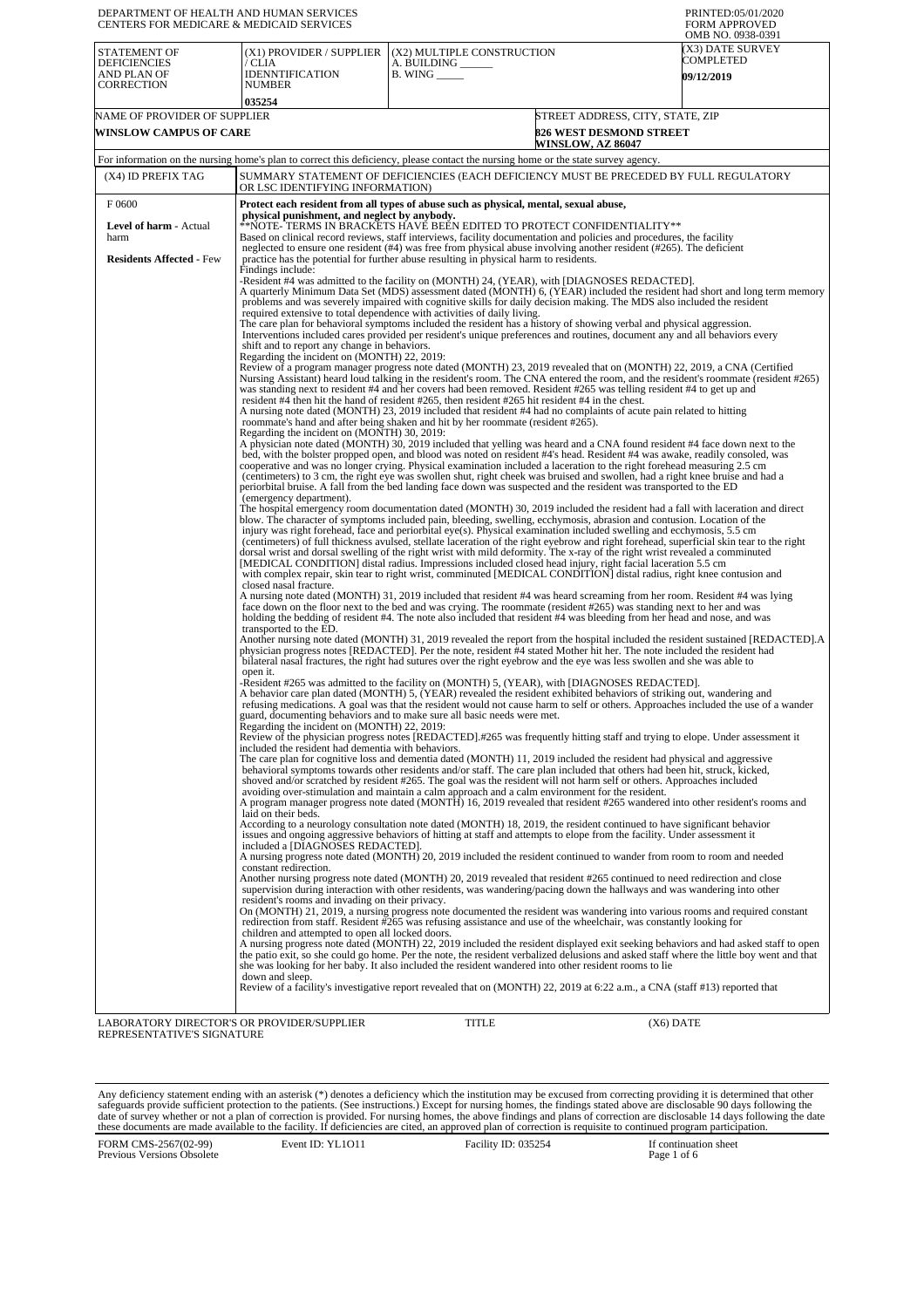| DEPARTMENT OF HEALTH AND HUMAN SERVICES<br>CENTERS FOR MEDICARE & MEDICAID SERVICES |                                                                                              |                                                                                                                                                                                                                                                                                                                                                                                                                                                                                                                                                                                                                                                                                                                                                                                                                                                                                                                                                                                                                                                                                                                                                                                                                                                                                                                                                                                 | PRINTED:05/01/2020<br><b>FORM APPROVED</b><br>OMB NO. 0938-0391 |
|-------------------------------------------------------------------------------------|----------------------------------------------------------------------------------------------|---------------------------------------------------------------------------------------------------------------------------------------------------------------------------------------------------------------------------------------------------------------------------------------------------------------------------------------------------------------------------------------------------------------------------------------------------------------------------------------------------------------------------------------------------------------------------------------------------------------------------------------------------------------------------------------------------------------------------------------------------------------------------------------------------------------------------------------------------------------------------------------------------------------------------------------------------------------------------------------------------------------------------------------------------------------------------------------------------------------------------------------------------------------------------------------------------------------------------------------------------------------------------------------------------------------------------------------------------------------------------------|-----------------------------------------------------------------|
| STATEMENT OF<br><b>DEFICIENCIES</b><br>AND PLAN OF<br>CORRECTION                    | (X1) PROVIDER / SUPPLIER<br>/ CLIA<br>IDENNTIFICATION<br>NUMBER                              | (X2) MULTIPLE CONSTRUCTION<br>A. BUILDING ______<br>$B.$ WING $\_\_\_\_\_\_\$                                                                                                                                                                                                                                                                                                                                                                                                                                                                                                                                                                                                                                                                                                                                                                                                                                                                                                                                                                                                                                                                                                                                                                                                                                                                                                   | X3) DATE SURVEY<br>COMPLETED<br><b>09/12/2019</b>               |
|                                                                                     | 035254                                                                                       |                                                                                                                                                                                                                                                                                                                                                                                                                                                                                                                                                                                                                                                                                                                                                                                                                                                                                                                                                                                                                                                                                                                                                                                                                                                                                                                                                                                 |                                                                 |
| NAME OF PROVIDER OF SUPPLIER                                                        |                                                                                              |                                                                                                                                                                                                                                                                                                                                                                                                                                                                                                                                                                                                                                                                                                                                                                                                                                                                                                                                                                                                                                                                                                                                                                                                                                                                                                                                                                                 | STREET ADDRESS, CITY, STATE, ZIP                                |
| <b>WINSLOW CAMPUS OF CARE</b>                                                       |                                                                                              | <b>826 WEST DESMOND STREET</b><br><b>WINSLOW, AZ 86047</b>                                                                                                                                                                                                                                                                                                                                                                                                                                                                                                                                                                                                                                                                                                                                                                                                                                                                                                                                                                                                                                                                                                                                                                                                                                                                                                                      |                                                                 |
|                                                                                     |                                                                                              | For information on the nursing home's plan to correct this deficiency, please contact the nursing home or the state survey agency.                                                                                                                                                                                                                                                                                                                                                                                                                                                                                                                                                                                                                                                                                                                                                                                                                                                                                                                                                                                                                                                                                                                                                                                                                                              |                                                                 |
| (X4) ID PREFIX TAG                                                                  | OR LSC IDENTIFYING INFORMATION)                                                              | SUMMARY STATEMENT OF DEFICIENCIES (EACH DEFICIENCY MUST BE PRECEDED BY FULL REGULATORY                                                                                                                                                                                                                                                                                                                                                                                                                                                                                                                                                                                                                                                                                                                                                                                                                                                                                                                                                                                                                                                                                                                                                                                                                                                                                          |                                                                 |
| F0600<br>Level of harm - Actual<br>harm                                             | (continued from page 1)                                                                      | she heard yelling from the room of resident #4 and resident #265. The CNA reported that resident #265 pulled off the bed<br>linens of resident #4 and was yelling at the resident to get up. Resident #265 was pulling and shaking resident #4.<br>Resident #4 then hit the hand of resident #265, who then hit resident #4 on the chest. The residents were separated.                                                                                                                                                                                                                                                                                                                                                                                                                                                                                                                                                                                                                                                                                                                                                                                                                                                                                                                                                                                                         |                                                                 |
| <b>Residents Affected - Few</b>                                                     | supervision.                                                                                 | Further review of the facility's investigative report revealed the facility substantiated abuse and resident #265 was placed on 1:1                                                                                                                                                                                                                                                                                                                                                                                                                                                                                                                                                                                                                                                                                                                                                                                                                                                                                                                                                                                                                                                                                                                                                                                                                                             |                                                                 |
|                                                                                     | on 1:1 supervision.                                                                          | The care plan for cognition loss and dementia was revised on (MONTH) 22, 2019 to reflect the need for 1:1 supervision 24/7.<br>Review of the MAR for (MONTH) 2019 revealed the resident was found hitting and shaking her roommate on (MONTH) 22 and was                                                                                                                                                                                                                                                                                                                                                                                                                                                                                                                                                                                                                                                                                                                                                                                                                                                                                                                                                                                                                                                                                                                        |                                                                 |
|                                                                                     | Regarding the incident on (MONTH) 30, 2019:                                                  | A program manager progress note dated (MONTH) 23, 2019 included that on (MONTH) 22, 2019, a CNA witnessed resident #265<br>shaking resident #4 and telling her to get up. Resident #4 hit the hand of resident #265, who then hit resident #4 back.<br>Resident #265 was directed to her bed and insisted that she needed a match to start a fire.<br>However, there was no further clinical record documentation that resident #265 was provided 1:1 supervision after (MONTH)<br>22, and there was no documentation of the rationale as to why the 1:1 supervision was discontinued, as the care plan<br>included for 1:1 supervision $24/7$ . In addition, the documentation included that resident #4 and #265 remained roommates.<br>Continued review of the (MONTH) 2019 MAR indicated [REDACTED].                                                                                                                                                                                                                                                                                                                                                                                                                                                                                                                                                                        |                                                                 |
|                                                                                     |                                                                                              | A social service note dated (MONTH) 23, 2019 included the facility was considering transferring resident #265 to a higher<br>level of care, due to multiple behaviors with a most recent resident to resident occurrence.<br>CNA documentation on (MONTH) 30, 2019 included the resident manifested wandering behaviors, which placed the resident at a<br>significant risk for danger, by intruding on privacy or activity of others.                                                                                                                                                                                                                                                                                                                                                                                                                                                                                                                                                                                                                                                                                                                                                                                                                                                                                                                                          |                                                                 |
|                                                                                     | began to push this resident in the hall.                                                     | The nursing progress note dated (MONTH) 30, 2019 revealed that resident #265 came out of the room pushing a male resident in his<br>wheelchair and asked staff where the male resident was supposed to go.<br>Another nursing progress note dated (MONTH) 30, 2019 revealed that resident #265 took a female resident's belt alarm and                                                                                                                                                                                                                                                                                                                                                                                                                                                                                                                                                                                                                                                                                                                                                                                                                                                                                                                                                                                                                                          |                                                                 |
|                                                                                     |                                                                                              | Further review of the clinical record revealed there was no evidence that the neurologist was notified regarding the<br>resident's escalating behaviors, as per the neurologist note from (MONTH) 18.<br>Review of the facility's investigative report revealed that at approximately 10:35 p.m. on (MONTH) 30, 2019, resident #4 was found<br>face down on the floor in her room by a CNA (staff #40). The CNA immediately requested the help of a nurse and the<br>medical director who was in the facility at the time of the incident. Resident #265 was found standing over resident #4 and was                                                                                                                                                                                                                                                                                                                                                                                                                                                                                                                                                                                                                                                                                                                                                                            |                                                                 |
|                                                                                     | holding the bed pad of resident #4 in her hands.                                             | Review of a written statement from a CNA (staff #40) revealed that on (MONTH) 30, 2019 at approximately 10:35 p.m., he was<br>charting when he heard talking from down the hall which seemed more like short bursts of fairly loud argument and then<br>sounded more like a loud cry. Staff #40 reported that the light was on in the room of resident #265 and resident #4, and he found<br>resident #4 face down on the floor. He reported that resident #265 was holding a bed pad and was standing over<br>resident #4, and the bed bolster was standing against the wall near the bed. It also included that the pillow from the bed<br>of resident #4 was on the bed of resident #265. He reported that he then noticed the head of resident #4 was in a puddle of blood. The<br>statement also included that the nurse and physician arrived on the scene and 911 was called.                                                                                                                                                                                                                                                                                                                                                                                                                                                                                            |                                                                 |
|                                                                                     |                                                                                              | A written statement from a licensed practical nurse (LPN/staff #136) included that on (MONTH) 30, 2019 at 10:45 p.m., staff<br>#40 asked for assistance and when she rushed to the room, resident #4 was face down on the floor next to her bed and she<br>was screaming. Staff #136 reported there was blood on the floor and her face was bloody. She reported that resident #265<br>was just walking around the room carrying the bed pad of resident #4.<br>A statement from another LPN (staff #148) revealed that at approximately 10:45 p.m., staff #40 informed him that someone was<br>seriously injured. He and the physician went into the room and found resident #4 face down on the floor next to her bed and there was                                                                                                                                                                                                                                                                                                                                                                                                                                                                                                                                                                                                                                           |                                                                 |
|                                                                                     | forehead.                                                                                    | a pool of blood on the floor. The resident was bleeding from a laceration to the right side of her face and<br>Further review of the facility's investigative report revealed that resident #4 and #265 were interviewed and both residents could not                                                                                                                                                                                                                                                                                                                                                                                                                                                                                                                                                                                                                                                                                                                                                                                                                                                                                                                                                                                                                                                                                                                           |                                                                 |
|                                                                                     | of the resident interviews, and that the incident was unwitnessed.                           | tell what happened. The report also included that the allegation of physical abuse was unable to be substantiated based on the results<br>A nursing progress note dated (MONTH) 31, 2019 included that resident #265 was believed to have pulled her roommate<br>(resident #4) off the bed onto the floor, while she was sleeping. Resident #4 sustained serious injuries to the head and<br>face and was sent to the emergency room. The note also included that resident #265 was now placed on 1:1 observation until the                                                                                                                                                                                                                                                                                                                                                                                                                                                                                                                                                                                                                                                                                                                                                                                                                                                     |                                                                 |
|                                                                                     | resident could be transferred to a higher level of care.<br>A physician's orders [REDACTED]. | Per the documentation on the MARs, the resident was provided 1:1 supervision 24/7 until discharged.<br>A program manager note dated (MONTH) 1, 2019 revealed that resident #265 was discharged to home with family.<br>An attempt was made to conduct an interview with resident #4 on (MONTH) 11, 2019 at 8:34 a.m., however, she was unable to                                                                                                                                                                                                                                                                                                                                                                                                                                                                                                                                                                                                                                                                                                                                                                                                                                                                                                                                                                                                                                |                                                                 |
|                                                                                     | respond to questions appropriately.                                                          | An interview was conducted on (MONTH) 11, 2019 at 11:24 a.m., with a CNA (staff #40 who found resident #4 on the floor). He<br>stated that he was working the night shift when he heard someone crying out and went into the room of resident #4 and #265<br>who were roommates. He stated the bed of resident #4 was in lowest position and resident #4 was crying and sobbing loudly<br>and she was on the floor face down. He stated that he could not remember if there was blood on the floor. He said resident<br>#265 was holding the bed pad of resident #4 and she was standing over resident #4. He said the resident was sent to the<br>hospital because of a large open wound in the forehead and right temple.<br>Regarding resident #265, staff #40 stated that resident #4 and #265 had been roommates for at least a month or more and had<br>altercations in the past, but the altercation had not happened on his shift. He said resident #265 had behaviors such as<br>resistive to care and could be aggressive. He stated that prior to the incident, resident #265 was not acting different                                                                                                                                                                                                                                                               |                                                                 |
|                                                                                     | from the ordinary, but ordinary was on the aggressive side.                                  | An interview with a LPN (staff #136) was conducted on (MONTH) 11, 2019 at 12:15 p.m. She stated the night of the incident on<br>(MONTH) 30, staff #40 reported there was something going on in the room of resident #4 and #265. She stated when she went<br>into the room, resident #4 was on the floor crying, but she could not tell her what happened. Staff #40 said there was<br>blood on the floor and the resident was bleeding from her nose all over her face. She stated resident #4 was sent to the<br>hospital and resident #265 was placed back to bed on 1:1, meaning someone was with the resident all the time.<br>In an interview with a registered nurse (RN/staff #76) conducted on (MONTH) 11, 2019 at 1:46 p.m., she stated that all staff in the<br>unit are involved with the supervision of residents. She said residents are parked in their wheelchair in the                                                                                                                                                                                                                                                                                                                                                                                                                                                                                        |                                                                 |
|                                                                                     |                                                                                              | hallway, so the nurse can supervise the residents while the CNA's are providing cares. She stated when a resident is on<br>1:1, it means any staff in the hall is responsible in providing 1:1 when able, and there is no specific staff assigned to a resident who<br>requires 1:1 supervision. She further stated the only occasion when the administrator assigns one person per<br>shift for 1:1, is when a resident is verbally and physically aggressive.<br>An interview was conducted on (MONTH) 12, 2019 at 7:06 a.m. with the CNA (staff #13 who reported the incident on (MONTH) 22,<br>2019). She stated that she heard resident #265 yelling and when she entered the room, resident #265 took the blanket off<br>resident #4. She stated the bed of resident #4 was in low position and resident #265 was standing over her bed. She said                                                                                                                                                                                                                                                                                                                                                                                                                                                                                                                         |                                                                 |
|                                                                                     |                                                                                              | resident #265 was asking resident #4 to get up and help find her kids/babies. She stated that she redirected resident #265<br>out of the room and she stayed in the hall for the rest of the shift. She said resident #4 went back to sleep and resident<br>#265 was watched closely and placed on every 15 minute checks. However, she stated the 15 minute checks she conducted were<br>not documented because there was no place to document them any where in the clinical record.<br>Regarding resident #265, staff #13 stated the behaviors of resident #265 included resisting cares, refusing medications,<br>could be combative with staff or other residents and could be verbally and physically aggressive to staff and other<br>residents. She said resident #265 would yell at other residents who would then yell back and that resident #265 had a<br>tendency to hit residents. She stated that resident #265 would not sleep for 2-3 days and then would sleep for one whole<br>day and then would be awake again for 2-3 days. She stated if the resident did sleep at night, it was usually only for 45<br>minutes and then she would be awake the entire time. She stated that during the night time, resident #265 is the only<br>resident wandering in the hallway, so staff can closely monitor her. She stated after the incident on (MONTH) 22, 2019, |                                                                 |
|                                                                                     |                                                                                              | resident #265 was on close watch and every 15 minute checks, but there was no specific staff assigned to resident #265 for                                                                                                                                                                                                                                                                                                                                                                                                                                                                                                                                                                                                                                                                                                                                                                                                                                                                                                                                                                                                                                                                                                                                                                                                                                                      |                                                                 |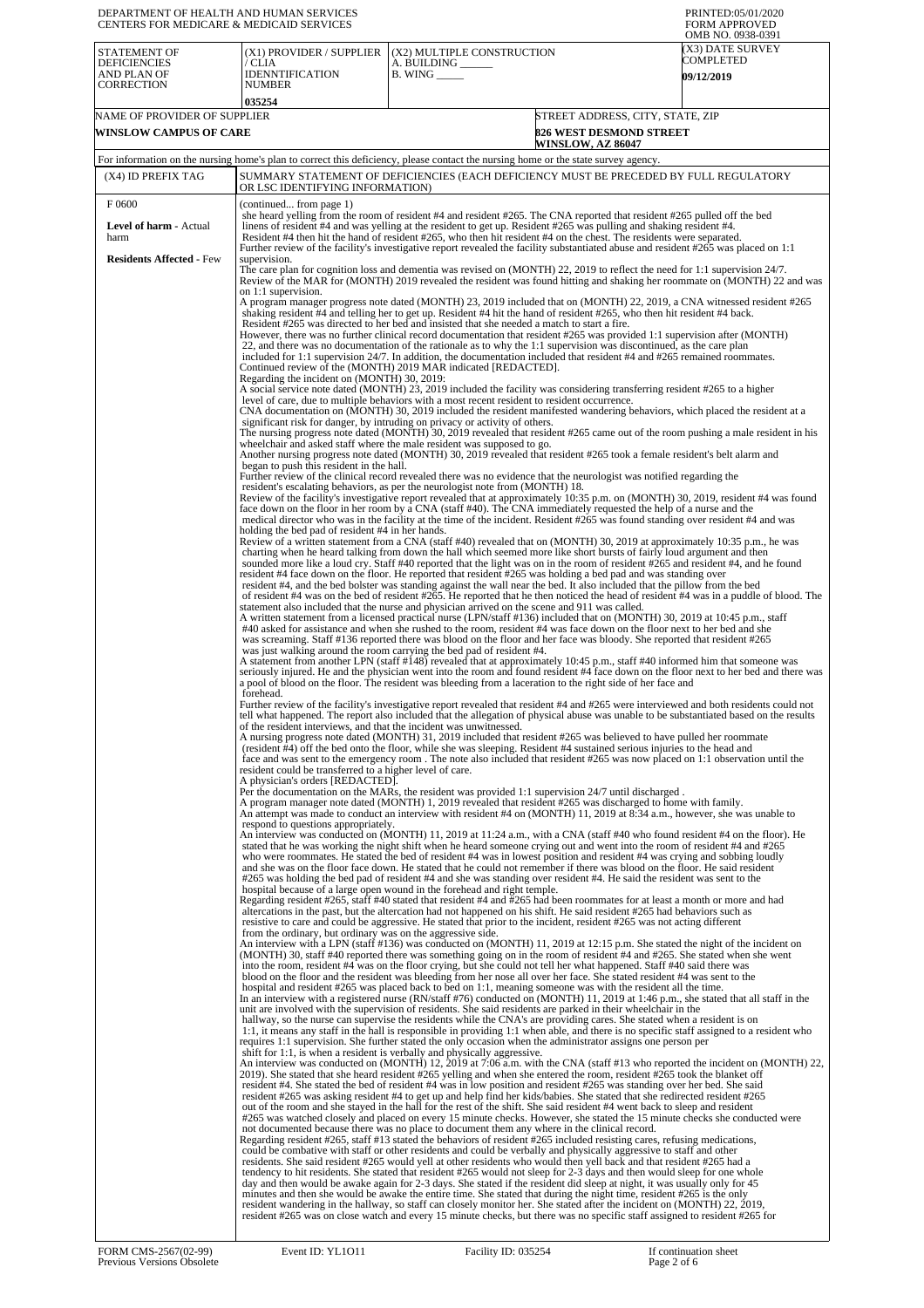| DEPARTMENT OF HEALTH AND HUMAN SERVICES<br>CENTERS FOR MEDICARE & MEDICAID SERVICES                         |                                                                                                                                                                                                        |                                                                                                                                                                                                                                                                                                                                                                                                                                                                                                                                                                                                                                                                                                                                                                                                                                                                                                                                                                                                                                                                                                                                                                                                                                                                                                                                                                                                                                                                                                                                                                                                                                                                                                                                                                                                                                                                                                                                                                                                                                                                                                                                                                                                                                                                                                                                                                                                                                                                                                                                                                                                                                                                                                                                                                                                                                                                                                                                                                                                                                                                                                                                                                                                                                                                                                                                                                                                                                                                                                                                                                                                                                                                                                                                                                                                                                                                                                                                                                                                                                                                                                                                                                                                                                                                                                                                                                                                                                                                                                                                                                                                                                                                                                                                                                                                                                                                                                                                                                                                                                                                                                                                                                                                                | PRINTED:05/01/2020<br><b>FORM APPROVED</b><br>OMB NO. 0938-0391 |  |
|-------------------------------------------------------------------------------------------------------------|--------------------------------------------------------------------------------------------------------------------------------------------------------------------------------------------------------|----------------------------------------------------------------------------------------------------------------------------------------------------------------------------------------------------------------------------------------------------------------------------------------------------------------------------------------------------------------------------------------------------------------------------------------------------------------------------------------------------------------------------------------------------------------------------------------------------------------------------------------------------------------------------------------------------------------------------------------------------------------------------------------------------------------------------------------------------------------------------------------------------------------------------------------------------------------------------------------------------------------------------------------------------------------------------------------------------------------------------------------------------------------------------------------------------------------------------------------------------------------------------------------------------------------------------------------------------------------------------------------------------------------------------------------------------------------------------------------------------------------------------------------------------------------------------------------------------------------------------------------------------------------------------------------------------------------------------------------------------------------------------------------------------------------------------------------------------------------------------------------------------------------------------------------------------------------------------------------------------------------------------------------------------------------------------------------------------------------------------------------------------------------------------------------------------------------------------------------------------------------------------------------------------------------------------------------------------------------------------------------------------------------------------------------------------------------------------------------------------------------------------------------------------------------------------------------------------------------------------------------------------------------------------------------------------------------------------------------------------------------------------------------------------------------------------------------------------------------------------------------------------------------------------------------------------------------------------------------------------------------------------------------------------------------------------------------------------------------------------------------------------------------------------------------------------------------------------------------------------------------------------------------------------------------------------------------------------------------------------------------------------------------------------------------------------------------------------------------------------------------------------------------------------------------------------------------------------------------------------------------------------------------------------------------------------------------------------------------------------------------------------------------------------------------------------------------------------------------------------------------------------------------------------------------------------------------------------------------------------------------------------------------------------------------------------------------------------------------------------------------------------------------------------------------------------------------------------------------------------------------------------------------------------------------------------------------------------------------------------------------------------------------------------------------------------------------------------------------------------------------------------------------------------------------------------------------------------------------------------------------------------------------------------------------------------------------------------------------------------------------------------------------------------------------------------------------------------------------------------------------------------------------------------------------------------------------------------------------------------------------------------------------------------------------------------------------------------------------------------------------------------------------------------------------------------------------|-----------------------------------------------------------------|--|
| STATEMENT OF<br><b>DEFICIENCIES</b><br>AND PLAN OF<br><b>CORRECTION</b>                                     | (X1) PROVIDER / SUPPLIER<br>/ CLIA<br><b>IDENNTIFICATION</b><br><b>NUMBER</b><br>035254                                                                                                                | (X2) MULTIPLE CONSTRUCTION<br>A. BUILDING<br>$B.$ WING $\_\_\_\_\_\_\$                                                                                                                                                                                                                                                                                                                                                                                                                                                                                                                                                                                                                                                                                                                                                                                                                                                                                                                                                                                                                                                                                                                                                                                                                                                                                                                                                                                                                                                                                                                                                                                                                                                                                                                                                                                                                                                                                                                                                                                                                                                                                                                                                                                                                                                                                                                                                                                                                                                                                                                                                                                                                                                                                                                                                                                                                                                                                                                                                                                                                                                                                                                                                                                                                                                                                                                                                                                                                                                                                                                                                                                                                                                                                                                                                                                                                                                                                                                                                                                                                                                                                                                                                                                                                                                                                                                                                                                                                                                                                                                                                                                                                                                                                                                                                                                                                                                                                                                                                                                                                                                                                                                                         | (X3) DATE SURVEY<br>COMPLETED<br><b>09/12/2019</b>              |  |
| NAME OF PROVIDER OF SUPPLIER<br><b>WINSLOW CAMPUS OF CARE</b>                                               |                                                                                                                                                                                                        | STREET ADDRESS, CITY, STATE, ZIP<br><b>826 WEST DESMOND STREET</b><br><b>WINSLOW, AZ 86047</b>                                                                                                                                                                                                                                                                                                                                                                                                                                                                                                                                                                                                                                                                                                                                                                                                                                                                                                                                                                                                                                                                                                                                                                                                                                                                                                                                                                                                                                                                                                                                                                                                                                                                                                                                                                                                                                                                                                                                                                                                                                                                                                                                                                                                                                                                                                                                                                                                                                                                                                                                                                                                                                                                                                                                                                                                                                                                                                                                                                                                                                                                                                                                                                                                                                                                                                                                                                                                                                                                                                                                                                                                                                                                                                                                                                                                                                                                                                                                                                                                                                                                                                                                                                                                                                                                                                                                                                                                                                                                                                                                                                                                                                                                                                                                                                                                                                                                                                                                                                                                                                                                                                                 |                                                                 |  |
|                                                                                                             |                                                                                                                                                                                                        | For information on the nursing home's plan to correct this deficiency, please contact the nursing home or the state survey agency.                                                                                                                                                                                                                                                                                                                                                                                                                                                                                                                                                                                                                                                                                                                                                                                                                                                                                                                                                                                                                                                                                                                                                                                                                                                                                                                                                                                                                                                                                                                                                                                                                                                                                                                                                                                                                                                                                                                                                                                                                                                                                                                                                                                                                                                                                                                                                                                                                                                                                                                                                                                                                                                                                                                                                                                                                                                                                                                                                                                                                                                                                                                                                                                                                                                                                                                                                                                                                                                                                                                                                                                                                                                                                                                                                                                                                                                                                                                                                                                                                                                                                                                                                                                                                                                                                                                                                                                                                                                                                                                                                                                                                                                                                                                                                                                                                                                                                                                                                                                                                                                                             |                                                                 |  |
| (X4) ID PREFIX TAG                                                                                          | OR LSC IDENTIFYING INFORMATION)                                                                                                                                                                        | SUMMARY STATEMENT OF DEFICIENCIES (EACH DEFICIENCY MUST BE PRECEDED BY FULL REGULATORY                                                                                                                                                                                                                                                                                                                                                                                                                                                                                                                                                                                                                                                                                                                                                                                                                                                                                                                                                                                                                                                                                                                                                                                                                                                                                                                                                                                                                                                                                                                                                                                                                                                                                                                                                                                                                                                                                                                                                                                                                                                                                                                                                                                                                                                                                                                                                                                                                                                                                                                                                                                                                                                                                                                                                                                                                                                                                                                                                                                                                                                                                                                                                                                                                                                                                                                                                                                                                                                                                                                                                                                                                                                                                                                                                                                                                                                                                                                                                                                                                                                                                                                                                                                                                                                                                                                                                                                                                                                                                                                                                                                                                                                                                                                                                                                                                                                                                                                                                                                                                                                                                                                         |                                                                 |  |
| F0600<br><b>Level of harm - Actual</b><br>harm<br><b>Residents Affected - Few</b>                           | (continued from page 2)<br>#265 or any other residents.<br>planned.<br>and assessed resident #4 and ordered the transfer to the hospital.<br>of the incident.<br>other individuals in the facility.    | 1:1, until after the second incident that resulted in the transfer of resident #4 to the hospital. She further stated that<br>both residents remained as roommates after the incident on (MONTH) 22.<br>Regarding resident #4, staff #13 stated the resident was sweet and did not have any temperament and would just keep to<br>herself. She stated that she has not seen resident #4 to have any behaviors and had not seen resident #4 provoke resident<br>During an interview with the Director of Nursing (DON/staff #98) conducted on (MONTH) 12, 2019 at 1:24 p.m., she stated that on<br>(MONTH) 22, 2019 it was reported to her that resident #265 pulled the blanket off of resident #4 and tried to wake her<br>up and had swatted resident #4, who then swatted her back. She said the facility substantiated the allegation of abuse on<br>(MONTH) 22 because the CNA (staff #13) witnessed the incident. She stated that resident #4 and #265 continued to be<br>roommates after this incident, because she did not think it was abuse because both residents had dementia and they did not<br>know what they were doing. She stated resident #265 was care planned for and was placed on 1:1 supervision, meaning there<br>was one staff assigned to care for resident #265 the entire shift starting (MONTH) 22, and that the assigned staff changes<br>after every shift. She said when resident #265 was redirected, she became aggressive and would hit staff or other<br>residents. However, she could not find documentation that 1:1 supervision was provided after (MONTH) 22, 2019.<br>During the above interview, the clinical record was reviewed with the DON and the Assistant Director of Nursing (staff #47)<br>who later joined the interview). Staff #47 provided documentation of resident #265 being on 15 minute checks from (MONTH)<br>23-30, 2019. The DON stated that resident #265 was placed on 1:1 supervision on (MONTH) 22. However, both staff #98 and #47<br>stated that they could not find documentation that resident #265 was provided 1:1 supervision after (MONTH) 22, as care<br>Regarding the incident on (MONTH) 30, 2019, staff #98 stated she was not at the facility when the incident happened and she<br>learned about the incident the next day. She stated facility unsubstantiated the allegation because the facility really did not know if<br>resident #265 did something to resident #4 or if resident #4 just rolled out of bed and resulted in injury. She said the bed of resident #4<br>was in the low position, meaning it was approximately one and a half feet from the floor. She<br>said because resident #4 has a [DIAGNOSES REDACTED]. She said resident #4 was found on the floor and resident #265 was<br>holding the incontinent pad also known as bed pad from the bed of resident #4. She said the bed pad is usually placed on<br>top of the sheet of a resident's bed. She stated that the medical director was at the facility at the time of the incident<br>Staff #98 continued to say that she reviewed the video surveillance on the date and time of the incident and stated that<br>prior to the incident, the video showed that resident #265 pushed her wheelchair out of her room, re-entered her room and<br>came out later with either a blanket or a pillow and was placing these items on her wheelchair. She stated there were no<br>other persons seen in the video entering their room other than resident #265, until staff #40 entered the room at the time<br>Review of the policy on Behavior Management revealed the facility takes a cautionary and safe approach in treating and<br>caring for individuals who exhibit challenging behaviors that may pose a threat to the health or safety of the resident or<br>Review of the Abuse Prevention policy revealed the facility will take appropriate steps to prevent the occurrence of abuse.<br>It also stated, Instances of abuse of all residents, irrespective of any mental or physical condition, cause physical harm<br>pain or mental anguish. Physical Abuse includes hitting, slapping, pinching and kicking.<br>The policy also included that the IDT (Interdisciplinary Team) will attempt to identify residents whose personal histories<br>may render them at risk for abusing other residents and develop intervention strategies to prevent occurrences and monitor<br>changes that would trigger abusive behavior. Additionally, the IDT team will attempt to identify those residents whose<br>personal histories may render them at risk for abuse and develop intervention strategies to protect them.<br>The policy further included the facility makes reasonable efforts to determine the cause of the alleged violation and takes<br>corrective action consistent with the investigation findings and to eliminate any ongoing dangers to the resident. It also<br>stated that appropriate steps are taken by the facility to prevent recurrence of abuse. If a suspected violation occurs,<br>the facility shall take immediate action to stop the alleged or suspected abuse, neglect or exploitation of a resident. If |                                                                 |  |
| F0607<br>Level of harm - Minimal<br>harm or potential for actual<br>harm<br><b>Residents Affected - Few</b> | Findings include:<br>Regarding an incident on (MONTH) 22, 2019:<br>was reported to APS.<br>Regarding an incident on (MONTH) 30, 2019:<br>holding the bed pad of resident #4 in her hands.<br>forehead. | each other until the circumstances of the alleged incident can be determined.<br>Develop and implement policies and procedures to prevent abuse, neglect, and theft.<br>**NOTE- TERMS IN BRACKETS HAVE BEEN EDITED TO PROTECT CONFIDENTIALITY**<br>Based on clinical record reviews, staff interviews, facility documentation and policies and procedures, the facility failed<br>to implement their policy regarding reporting allegations of abuse involving two residents (#4 and #265). The deficient<br>practice could result in the appropriate State agencies not being notified as required.<br>-Resident #4 was admitted to the facility on (MONTH) 24, (YEAR), with [DIAGNOSES REDACTED].<br>-Resident #265 was admitted to the facility on (MONTH) 5, (YEAR), with [DIAGNOSES REDACTED].<br>Review of the facility's investigative report revealed that on (MONTH) 22, 2019 at 6:22 a.m., a CNA (staff #13) reported<br>that she heard yelling from the room of resident #4 and resident #265. The CNA reported that resident #265 pulled the bed<br>pad off of resident #4's bed and was yelling at the resident to get up and resident #265 was pulling and shaking resident<br>#4. Resident #4 then hit the hand of resident #265, who then hit resident #4 on the chest.<br>Continued review of the facility's investigative report revealed the facility substantiated abuse.<br>However, further review of the facility's investigation revealed there was no evidence that the incident of physical abuse<br>Review of the facility's investigative report revealed that at approximately 10:35 p.m. on (MONTH) 30, 2019, resident #4 was found<br>face down on the floor in her room by a CNA (staff #40). The CNA immediately requested the help of a nurse and the<br>medical director who was in the facility at the time of the incident. Resident #265 was found standing over resident #4 and was<br>Review of a written statement from the CNA (staff #40) revealed that on (MONTH) 30, 2019 at approximately 10:35 p.m., he was<br>charting when he heard talking from down the hall which seemed more like short bursts of fairly loud argument and then<br>sounded more like a loud cry. Staff #40 went to the room of resident #265 and resident #4, and resident #4 was face down on the<br>floor. He reported that resident #265 was standing over resident #4 and the head of resident #4 was in a puddle of<br>blood. The statement also included that the nurse and physician arrived on the scene and 911 was called.<br>A written statement from a licensed practical nurse (LPN/staff #136) included that on (MONTH) 30, 2019 at 10:45 p.m., staff<br>#40 asked for assistance and when she rushed to the room, resident #4 was face down on the floor next to her bed and she<br>was screaming. Staff #136 reported there was blood on the floor and her face was bloody.<br>A statement from another LPN (staff #148) revealed that at approximately 10:45 p.m., staff #40 informed him that someone was<br>seriously injured. He and the physician went into the room and found resident #4 face down on the floor next to her bed and there was<br>a pool of blood on the floor. The resident was bleeding from a laceration to the right side of her face and<br>Further review of the facility's investigative report revealed that resident #4 and #265 were interviewed and both residents could not<br>tell what happened. The report included that the allegation of physical abuse was unable to be substantiated<br>based on the results of the resident interviews, and that the incident was unwitnessed.<br>The investigative report also included that the incident was not reported to the State Agency until (MONTH) 31, 2019 at 1:30 a.m.,<br>which was more than 3 hours after the allegation was made. There was also no evidence that this incident was reported to APS.<br>An interview with the Director of Nursing (DON/staff #98) was conducted on (MONTH) 12, 2019 at 1:24 p.m. During the<br>interview, the investigative reports for the incidents on (MONTH) 22 and (MONTH) 30 were reviewed. Staff #98 stated she<br>could not find any documentation that both incidents were reported to APS and that she did not know why. She also stated<br>that based on the documentation, the incident on (MONTH) 30 was reported to the State Agency on (MONTH) 31 at 1:30 a.m.,<br>which was approximately 3 hours after the incident. She stated their policy was to report any incident with serious injury                                                                                                                                                                                                                                                                                                                                                                                                                                                                                                                                                                                                                                   |                                                                 |  |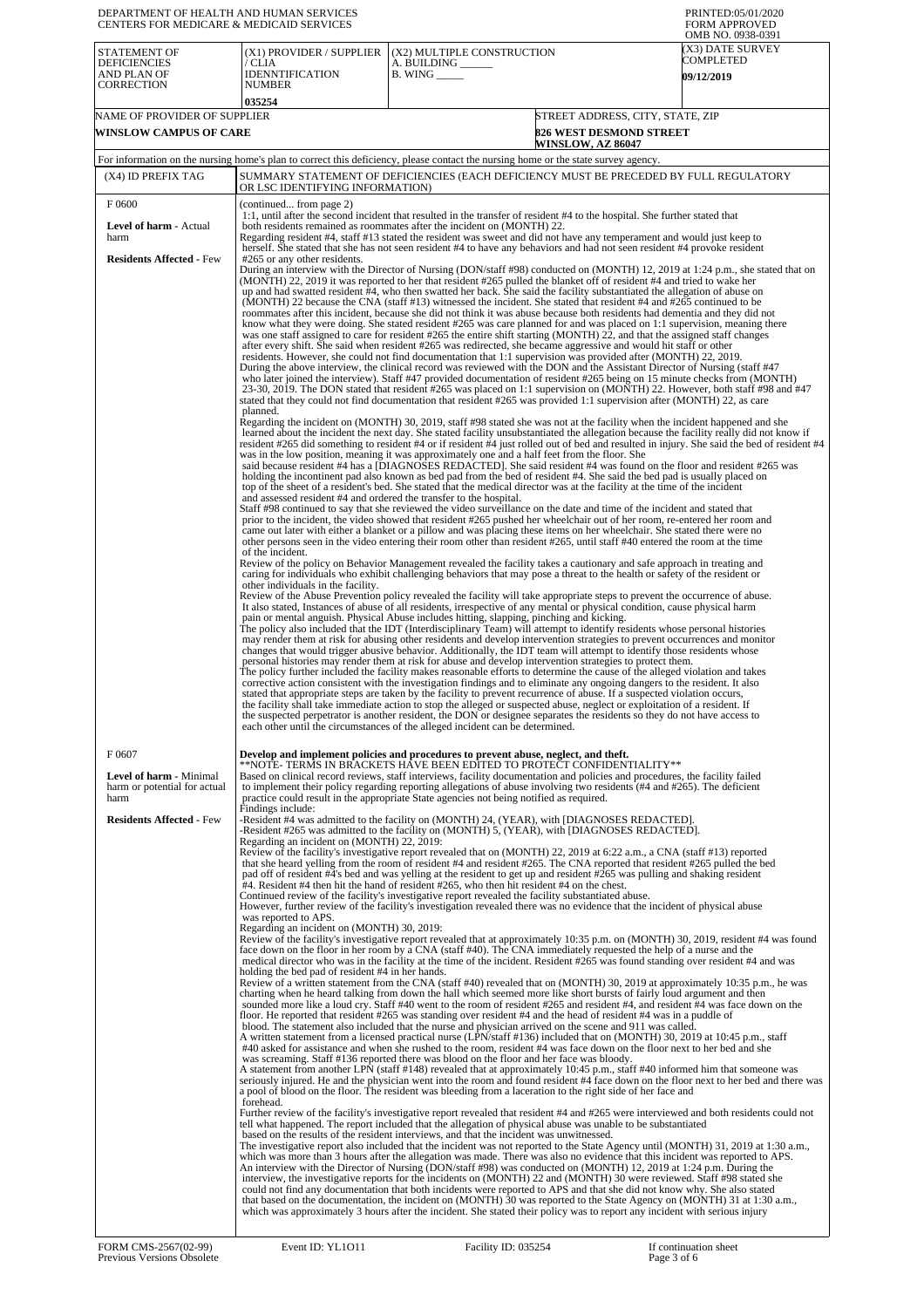| DEPARTMENT OF HEALTH AND HUMAN SERVICES<br><b>CENTERS FOR MEDICARE &amp; MEDICAID SERVICES</b>              |                                                                                                                                                                                                                                                                                                               |                                                                                                                                                                                                                                                                                                                                                                                                                                                                                                                                                                                                                                                                                                                                                                                                                                                                                                                                                                                                                                                                                                                                                                                                                                                                                                                                                                                                                                                                                                                                                                                                                                                                                                                                                                                                                                                                                                                                                                                                                                                                                                                                                                                                                                                                                                                                                                                                                                                                                                                                                                                                                                                                                                                                                                                                                                                                                                                                                                                                                                                                                                                                                                                                                                                                                                                                                                                                                                                                                                                                                                                                                                                                                                                                                                                                                                                                                                                                                                                                                                                                                                                                                                                                                                                                                                                                                                                                                                                                                                                                                                                                                     | PRINTED:05/01/2020<br><b>FORM APPROVED</b><br>OMB NO. 0938-0391    |
|-------------------------------------------------------------------------------------------------------------|---------------------------------------------------------------------------------------------------------------------------------------------------------------------------------------------------------------------------------------------------------------------------------------------------------------|---------------------------------------------------------------------------------------------------------------------------------------------------------------------------------------------------------------------------------------------------------------------------------------------------------------------------------------------------------------------------------------------------------------------------------------------------------------------------------------------------------------------------------------------------------------------------------------------------------------------------------------------------------------------------------------------------------------------------------------------------------------------------------------------------------------------------------------------------------------------------------------------------------------------------------------------------------------------------------------------------------------------------------------------------------------------------------------------------------------------------------------------------------------------------------------------------------------------------------------------------------------------------------------------------------------------------------------------------------------------------------------------------------------------------------------------------------------------------------------------------------------------------------------------------------------------------------------------------------------------------------------------------------------------------------------------------------------------------------------------------------------------------------------------------------------------------------------------------------------------------------------------------------------------------------------------------------------------------------------------------------------------------------------------------------------------------------------------------------------------------------------------------------------------------------------------------------------------------------------------------------------------------------------------------------------------------------------------------------------------------------------------------------------------------------------------------------------------------------------------------------------------------------------------------------------------------------------------------------------------------------------------------------------------------------------------------------------------------------------------------------------------------------------------------------------------------------------------------------------------------------------------------------------------------------------------------------------------------------------------------------------------------------------------------------------------------------------------------------------------------------------------------------------------------------------------------------------------------------------------------------------------------------------------------------------------------------------------------------------------------------------------------------------------------------------------------------------------------------------------------------------------------------------------------------------------------------------------------------------------------------------------------------------------------------------------------------------------------------------------------------------------------------------------------------------------------------------------------------------------------------------------------------------------------------------------------------------------------------------------------------------------------------------------------------------------------------------------------------------------------------------------------------------------------------------------------------------------------------------------------------------------------------------------------------------------------------------------------------------------------------------------------------------------------------------------------------------------------------------------------------------------------------------------------------------------------------------------------------------------|--------------------------------------------------------------------|
| <b>STATEMENT OF</b><br><b>DEFICIENCIES</b><br>AND PLAN OF<br>CORRECTION                                     | (X1) PROVIDER / SUPPLIER<br>/ CLIA<br><b>IDENNTIFICATION</b><br>NUMBER<br>035254                                                                                                                                                                                                                              | (X2) MULTIPLE CONSTRUCTION<br>A. BUILDING _<br><b>B.</b> WING ______                                                                                                                                                                                                                                                                                                                                                                                                                                                                                                                                                                                                                                                                                                                                                                                                                                                                                                                                                                                                                                                                                                                                                                                                                                                                                                                                                                                                                                                                                                                                                                                                                                                                                                                                                                                                                                                                                                                                                                                                                                                                                                                                                                                                                                                                                                                                                                                                                                                                                                                                                                                                                                                                                                                                                                                                                                                                                                                                                                                                                                                                                                                                                                                                                                                                                                                                                                                                                                                                                                                                                                                                                                                                                                                                                                                                                                                                                                                                                                                                                                                                                                                                                                                                                                                                                                                                                                                                                                                                                                                                                | (X3) DATE SURVEY<br>COMPLETED<br><b>09/12/2019</b>                 |
| NAME OF PROVIDER OF SUPPLIER<br><b>WINSLOW CAMPUS OF CARE</b>                                               |                                                                                                                                                                                                                                                                                                               | <b>WINSLOW, AZ 86047</b>                                                                                                                                                                                                                                                                                                                                                                                                                                                                                                                                                                                                                                                                                                                                                                                                                                                                                                                                                                                                                                                                                                                                                                                                                                                                                                                                                                                                                                                                                                                                                                                                                                                                                                                                                                                                                                                                                                                                                                                                                                                                                                                                                                                                                                                                                                                                                                                                                                                                                                                                                                                                                                                                                                                                                                                                                                                                                                                                                                                                                                                                                                                                                                                                                                                                                                                                                                                                                                                                                                                                                                                                                                                                                                                                                                                                                                                                                                                                                                                                                                                                                                                                                                                                                                                                                                                                                                                                                                                                                                                                                                                            | STREET ADDRESS, CITY, STATE, ZIP<br><b>826 WEST DESMOND STREET</b> |
|                                                                                                             |                                                                                                                                                                                                                                                                                                               | For information on the nursing home's plan to correct this deficiency, please contact the nursing home or the state survey agency.                                                                                                                                                                                                                                                                                                                                                                                                                                                                                                                                                                                                                                                                                                                                                                                                                                                                                                                                                                                                                                                                                                                                                                                                                                                                                                                                                                                                                                                                                                                                                                                                                                                                                                                                                                                                                                                                                                                                                                                                                                                                                                                                                                                                                                                                                                                                                                                                                                                                                                                                                                                                                                                                                                                                                                                                                                                                                                                                                                                                                                                                                                                                                                                                                                                                                                                                                                                                                                                                                                                                                                                                                                                                                                                                                                                                                                                                                                                                                                                                                                                                                                                                                                                                                                                                                                                                                                                                                                                                                  |                                                                    |
| (X4) ID PREFIX TAG                                                                                          | OR LSC IDENTIFYING INFORMATION)                                                                                                                                                                                                                                                                               | SUMMARY STATEMENT OF DEFICIENCIES (EACH DEFICIENCY MUST BE PRECEDED BY FULL REGULATORY                                                                                                                                                                                                                                                                                                                                                                                                                                                                                                                                                                                                                                                                                                                                                                                                                                                                                                                                                                                                                                                                                                                                                                                                                                                                                                                                                                                                                                                                                                                                                                                                                                                                                                                                                                                                                                                                                                                                                                                                                                                                                                                                                                                                                                                                                                                                                                                                                                                                                                                                                                                                                                                                                                                                                                                                                                                                                                                                                                                                                                                                                                                                                                                                                                                                                                                                                                                                                                                                                                                                                                                                                                                                                                                                                                                                                                                                                                                                                                                                                                                                                                                                                                                                                                                                                                                                                                                                                                                                                                                              |                                                                    |
| F0607                                                                                                       | (continued from page 3)<br>to the State Agency within 2 hours.                                                                                                                                                                                                                                                |                                                                                                                                                                                                                                                                                                                                                                                                                                                                                                                                                                                                                                                                                                                                                                                                                                                                                                                                                                                                                                                                                                                                                                                                                                                                                                                                                                                                                                                                                                                                                                                                                                                                                                                                                                                                                                                                                                                                                                                                                                                                                                                                                                                                                                                                                                                                                                                                                                                                                                                                                                                                                                                                                                                                                                                                                                                                                                                                                                                                                                                                                                                                                                                                                                                                                                                                                                                                                                                                                                                                                                                                                                                                                                                                                                                                                                                                                                                                                                                                                                                                                                                                                                                                                                                                                                                                                                                                                                                                                                                                                                                                                     |                                                                    |
| <b>Level of harm - Minimal</b><br>harm or potential for actual<br>harm<br><b>Residents Affected - Few</b>   |                                                                                                                                                                                                                                                                                                               | Review of the Abuse Prevention policy revealed it is the responsibility of all employees to immediately report any suspected or<br>alleged violation of abuse, neglect, injuries of unknown source and/or misappropriation of resident property. It also<br>included the facility will take appropriate steps to ensure that all suspected or alleged violations of Federal or State<br>laws which involve mistreatment, neglect, abuse, injuries of unknown source, exploitation and misappropriation of resident<br>property are reported immediately, but not later than 2 hours after the allegations is made to the Administrator and to<br>other officials including the State Survey Agency and APS where State law provides for jurisdiction.                                                                                                                                                                                                                                                                                                                                                                                                                                                                                                                                                                                                                                                                                                                                                                                                                                                                                                                                                                                                                                                                                                                                                                                                                                                                                                                                                                                                                                                                                                                                                                                                                                                                                                                                                                                                                                                                                                                                                                                                                                                                                                                                                                                                                                                                                                                                                                                                                                                                                                                                                                                                                                                                                                                                                                                                                                                                                                                                                                                                                                                                                                                                                                                                                                                                                                                                                                                                                                                                                                                                                                                                                                                                                                                                                                                                                                                               |                                                                    |
| F0609                                                                                                       |                                                                                                                                                                                                                                                                                                               | Timely report suspected abuse, neglect, or theft and report the results of the                                                                                                                                                                                                                                                                                                                                                                                                                                                                                                                                                                                                                                                                                                                                                                                                                                                                                                                                                                                                                                                                                                                                                                                                                                                                                                                                                                                                                                                                                                                                                                                                                                                                                                                                                                                                                                                                                                                                                                                                                                                                                                                                                                                                                                                                                                                                                                                                                                                                                                                                                                                                                                                                                                                                                                                                                                                                                                                                                                                                                                                                                                                                                                                                                                                                                                                                                                                                                                                                                                                                                                                                                                                                                                                                                                                                                                                                                                                                                                                                                                                                                                                                                                                                                                                                                                                                                                                                                                                                                                                                      |                                                                    |
| Level of harm - Minimal<br>harm or potential for actual<br>harm<br><b>Residents Affected - Few</b>          | investigation to proper authorities.                                                                                                                                                                                                                                                                          | **NOTE- TERMS IN BRACKETS HAVE BEEN EDITED TO PROTECT CONFIDENTIALITY**<br>Based on clinical record reviews, staff interviews, facility documentation and policy review, the facility failed to ensure<br>that allegations of abuse involving resident (#4) and resident (#265) were reported to the State Agency and to Adult<br>Protective Services (APS), within two hours after the allegation was made. The deficient practice could result in the<br>appropriate State agencies not being notified of allegations of abuse as required.                                                                                                                                                                                                                                                                                                                                                                                                                                                                                                                                                                                                                                                                                                                                                                                                                                                                                                                                                                                                                                                                                                                                                                                                                                                                                                                                                                                                                                                                                                                                                                                                                                                                                                                                                                                                                                                                                                                                                                                                                                                                                                                                                                                                                                                                                                                                                                                                                                                                                                                                                                                                                                                                                                                                                                                                                                                                                                                                                                                                                                                                                                                                                                                                                                                                                                                                                                                                                                                                                                                                                                                                                                                                                                                                                                                                                                                                                                                                                                                                                                                                       |                                                                    |
|                                                                                                             | Findings include:<br>Regarding an incident on (MONTH) 22, 2019:<br>resident #265, who then hit resident #4 on the chest.<br>reported to APS.<br>Regarding an incident on (MONTH) 30, 2019:<br>holding the bed pad of resident #4 in her hands.<br>forehead.<br>to APS.<br>to the State Agency within 2 hours. | -Resident #4 was admitted to the facility on (MONTH) 24, (YEAR), with [DIAGNOSES REDACTED].<br>-Resident #265 was admitted to the facility on (MONTH) 5, (YEAR), with [DIAGNOSES REDACTED].<br>Review of the facility's investigative report revealed that on (MONTH) 22, 2019 at 6:22 a.m., a CNA (staff #13) reported<br>that she heard yelling from the room of resident #4 and resident #265. The CNA reported that resident #265 pulled the bed<br>pad off of resident #4's bed and was yelling at her to get up and was pulling and shaking resident #4. Resident #4 then hit the hand of<br>Continued review of the facility's investigative report revealed the facility substantiated abuse.<br>However, further review of the facility's investigation revealed there was no evidence that the allegation of abuse was<br>Review of the facility's investigative report revealed that at approximately 10:35 p.m. on (MONTH) 30, 2019, resident #4 was found<br>face down on the floor in her room by a CNA (staff #40). The CNA immediately requested the help of a nurse and the<br>medical director who was in the facility at the time of the incident. Resident #265 was found standing over resident #4 and was<br>Review of a written statement from a CNA (staff #40) revealed that on (MONTH) 30, 2019 at approximately 10:35 p.m., he was<br>charting when he heard talking from down the hall which seemed more like short bursts of fairly loud argument and then<br>sounded more like a loud cry. Staff #40 went to the room of resident #265 and resident #4, and resident #4 was face down on the<br>floor. He reported that resident #265 was standing over resident #4 and the head of resident #4 was in a puddle of<br>blood. The statement also included that the nurse and physician arrived on the scene and 911 was called.<br>A written statement from a licensed practical nurse (LPN/staff #136) included that on (MONTH) 30, 2019 at 10:45 p.m., staff<br>#40 asked for assistance and when she rushed to the room, resident #4 was face down on the floor next to her bed screaming. Staff<br>#136 reported there was blood on the floor and her face was bloody.<br>A statement from another LPN (staff #148) revealed that at approximately 10:45 p.m., staff #40 informed him that someone was<br>seriously injured. He and the physician went into the room and found resident #4 face down on the floor next to her bed and there was<br>a pool of blood on the floor. The resident was bleeding from a laceration to the right side of her face and<br>Further review of the facility's investigative report revealed that resident #4 and #265 were interviewed and both residents could not<br>tell what happened. The report included that the allegation of physical abuse was unable to be substantiated<br>based on the results of the resident interviews, and that the incident was unwitnessed.<br>The investigative report also included that the incident was not reported to the State Agency until (MONTH) 31, 2019 at 1:30 a.m.,<br>which was more than 3 hours after the allegation was made. There was also no evidence that the incident was reported<br>An interview with the Director of Nursing (DON/staff #98) was conducted on (MONTH) 12, 2019 at 1:24 p.m. During the<br>interview, the investigative reports for the incidents on (MONTH) 22 and (MONTH) 30 were reviewed. Staff #98 stated she<br>could not find any documentation that both incidents were reported to APS and that she did not know why. She also stated<br>that based on the documentation, the incident on (MONTH) 30 was reported to the State Agency on (MONTH) 31 at 1:30 a.m.,<br>which was approximately 3 hours after the incident. She stated their policy was to report any incident with serious injury<br>Review of the Abuse Prevention policy revealed it is the responsibility of all employees to immediately report any suspected or<br>alleged violation of abuse, neglect, injuries of unknown source and/or misappropriation of resident property. It also<br>included the facility will take appropriate steps to ensure that all suspected or alleged violations of Federal or State<br>laws which involve mistreatment, neglect, abuse, injuries of unknown source, exploitation and misappropriation of resident<br>property are reported immediately, but not later than 2 hours after the allegations is made to the Administrator and to<br>other officials including the State Survey Agency and APS where State law provides for jurisdiction. |                                                                    |
| F0692<br>Level of harm - Minimal<br>harm or potential for actual<br>harm<br><b>Residents Affected - Few</b> | Provide enough food/fluids to maintain a resident's health.<br>Findings include:                                                                                                                                                                                                                              | **NOTE- TERMS IN BRACKETS HAVE BEEN EDITED TO PROTECT CONFIDENTIALITY**<br>Based on clinical record review, staff interviews and policy and procedures, the facility failed to identify weight loss in<br>1 of 5 sampled residents (#34) and implement additional interventions to address the weight loss. The deficient practice<br>could result in additional residents experiencing weight loss, without adequate interventions.<br>Resident #34 was admitted to the facility on (MONTH) 26, (YEAR), with [DIAGNOSES REDACTED].<br>An annual Minimum Data Set (MDS) assessment dated (MONTH) 27, 2019 revealed the resident had severe cognitive impairment,<br>required extensive two-person assistance with Activities of Daily Living (ADLs) and required supervision and set-up for<br>meals. The MDS also included the resident was 5 feet tall and weighed 126 lbs.<br>A nutritional status care plan included the resident had potential nutritional problems such as biting, chewing and                                                                                                                                                                                                                                                                                                                                                                                                                                                                                                                                                                                                                                                                                                                                                                                                                                                                                                                                                                                                                                                                                                                                                                                                                                                                                                                                                                                                                                                                                                                                                                                                                                                                                                                                                                                                                                                                                                                                                                                                                                                                                                                                                                                                                                                                                                                                                                                                                                                                                                                                                                                                                                                                                                                                                                                                                                                                                                                                                                                                                                                                                                                                                                                                                                                                                                                                                                                                                                                                                                                                                                                                                |                                                                    |
|                                                                                                             | intake and monitor weight per order.<br>than 25% of meals on more than 30 occasions.<br>physician had been notified.<br>the<br>meals on more than 10 occasions.                                                                                                                                               | swallowing related to inability to consume regular texture, as evidenced by a mechanically altered diet. The goal was for<br>the resident to tolerate a mechanically altered diet without signs or symptoms of choking through the next review.<br>Interventions included to notify the nurse if the resident refuses to eat or consumes less than 25% of meals and fluids, to monitor<br>A physician's order report dated (MONTH) 11, 2019 - (MONTH) 11, 2019 included for a puree diet with cornmeal mush, large<br>protein portions at meals and for ProMod liquid protein supplement once daily.<br>The Restorative Nursing Assistant (RNA) documentation for (MONTH) 2019 revealed that resident #34 weighed 126.3 lbs on<br>(MONTH) 5, 125 lbs on (MONTH) 12, and 124.8 lbs on (MONTH) 19. There were no weights documented for the rest of August.<br>According to the Certified Nursing Assistant (CNA) meal intake documentation for (MONTH) 2019, the resident consumed less<br>Further review of the clinical record revealed no documentation to indicate that nursing had been aware or that the<br>The RNA documentation for (MONTH) 2019 revealed that resident #34 weighed 119.9 lbs on (MONTH) 2, and was reweighed and<br>weight was the same. On (MONTH) 9, the resident's weight was recorded as 125.2 lbs and the resident was reweighed and the<br>weight was 118.9 lbs, which indicated a weight loss of 7.4 lbs (5.86%) in approximately one month.<br>In addition, the CNA meal intake documentation from (MONTH) 1-10, 2019 included the resident consumed less than 25% of his<br>Continued review of the clinical record revealed no documentation that nursing was aware of the resident's low meal intakes                                                                                                                                                                                                                                                                                                                                                                                                                                                                                                                                                                                                                                                                                                                                                                                                                                                                                                                                                                                                                                                                                                                                                                                                                                                                                                                                                                                                                                                                                                                                                                                                                                                                                                                                                                                                                                                                                                                                                                                                                                                                                                                                                                                                                                                                                                                                                                                                                                                                                                                                                                                                                                                                                                                                                                                                                                                                            |                                                                    |
| FORM CMS-2567(02-99)                                                                                        | Event ID: YL1011                                                                                                                                                                                                                                                                                              | Facility ID: 035254                                                                                                                                                                                                                                                                                                                                                                                                                                                                                                                                                                                                                                                                                                                                                                                                                                                                                                                                                                                                                                                                                                                                                                                                                                                                                                                                                                                                                                                                                                                                                                                                                                                                                                                                                                                                                                                                                                                                                                                                                                                                                                                                                                                                                                                                                                                                                                                                                                                                                                                                                                                                                                                                                                                                                                                                                                                                                                                                                                                                                                                                                                                                                                                                                                                                                                                                                                                                                                                                                                                                                                                                                                                                                                                                                                                                                                                                                                                                                                                                                                                                                                                                                                                                                                                                                                                                                                                                                                                                                                                                                                                                 | If continuation sheet                                              |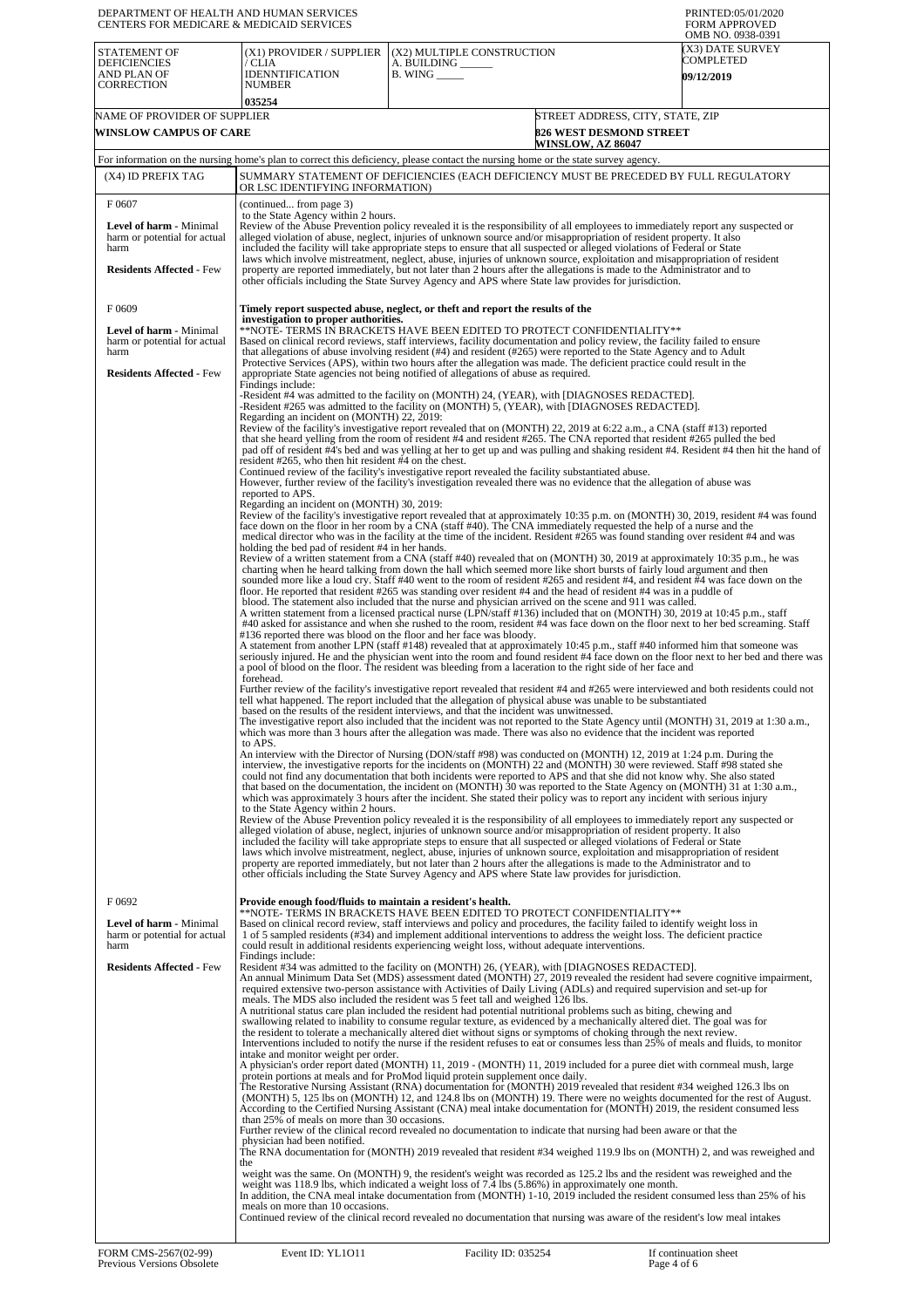| DEPARTMENT OF HEALTH AND HUMAN SERVICES<br><b>CENTERS FOR MEDICARE &amp; MEDICAID SERVICES</b>                      |                                                                                                                                                                                             |                                                                                                                                                                                                                                                                                                                                                                                                                                                                                                                                                                                                                                                                                                                                                                                                                                                                                                                                                                                                                                                                                                                                                                                                                                                                                                                                                                                                                                                                                                                                                                                                                                                                                                                                                                                                                                                                                                                                                                                                                                                                                                                                                                                                                                                                                                                                                                                                                                                                                                                                                                                                                                                                                                                                                                                                                                                                                                                                                                                                                                                                                                                            | PRINTED:05/01/2020<br><b>FORM APPROVED</b><br>OMB NO. 0938-0391                                                                                                                                                                                                                                                                                                                                                                                                                                                                                                                                                                                                                                                                                                                                                                                                                                                                                                                                                                                                                                                                                                                                                                                                                                                                                                                                                                                                                                                                                                                                                                                                                                                                                                                                                                                                                                                                                                                                                                                                                                                                                                                                                                                                                                                                                                                                   |
|---------------------------------------------------------------------------------------------------------------------|---------------------------------------------------------------------------------------------------------------------------------------------------------------------------------------------|----------------------------------------------------------------------------------------------------------------------------------------------------------------------------------------------------------------------------------------------------------------------------------------------------------------------------------------------------------------------------------------------------------------------------------------------------------------------------------------------------------------------------------------------------------------------------------------------------------------------------------------------------------------------------------------------------------------------------------------------------------------------------------------------------------------------------------------------------------------------------------------------------------------------------------------------------------------------------------------------------------------------------------------------------------------------------------------------------------------------------------------------------------------------------------------------------------------------------------------------------------------------------------------------------------------------------------------------------------------------------------------------------------------------------------------------------------------------------------------------------------------------------------------------------------------------------------------------------------------------------------------------------------------------------------------------------------------------------------------------------------------------------------------------------------------------------------------------------------------------------------------------------------------------------------------------------------------------------------------------------------------------------------------------------------------------------------------------------------------------------------------------------------------------------------------------------------------------------------------------------------------------------------------------------------------------------------------------------------------------------------------------------------------------------------------------------------------------------------------------------------------------------------------------------------------------------------------------------------------------------------------------------------------------------------------------------------------------------------------------------------------------------------------------------------------------------------------------------------------------------------------------------------------------------------------------------------------------------------------------------------------------------------------------------------------------------------------------------------------------------|---------------------------------------------------------------------------------------------------------------------------------------------------------------------------------------------------------------------------------------------------------------------------------------------------------------------------------------------------------------------------------------------------------------------------------------------------------------------------------------------------------------------------------------------------------------------------------------------------------------------------------------------------------------------------------------------------------------------------------------------------------------------------------------------------------------------------------------------------------------------------------------------------------------------------------------------------------------------------------------------------------------------------------------------------------------------------------------------------------------------------------------------------------------------------------------------------------------------------------------------------------------------------------------------------------------------------------------------------------------------------------------------------------------------------------------------------------------------------------------------------------------------------------------------------------------------------------------------------------------------------------------------------------------------------------------------------------------------------------------------------------------------------------------------------------------------------------------------------------------------------------------------------------------------------------------------------------------------------------------------------------------------------------------------------------------------------------------------------------------------------------------------------------------------------------------------------------------------------------------------------------------------------------------------------------------------------------------------------------------------------------------------------|
| <b>STATEMENT OF</b><br><b>DEFICIENCIES</b><br>AND PLAN OF<br><b>CORRECTION</b>                                      | (X1) PROVIDER / SUPPLIER<br>′ CLIA<br>IDENNTIFICATION<br>NUMBER                                                                                                                             | (X2) MULTIPLE CONSTRUCTION<br>A. BUILDING ______<br>$B.$ WING $\_\_\_\_\_\_\$                                                                                                                                                                                                                                                                                                                                                                                                                                                                                                                                                                                                                                                                                                                                                                                                                                                                                                                                                                                                                                                                                                                                                                                                                                                                                                                                                                                                                                                                                                                                                                                                                                                                                                                                                                                                                                                                                                                                                                                                                                                                                                                                                                                                                                                                                                                                                                                                                                                                                                                                                                                                                                                                                                                                                                                                                                                                                                                                                                                                                                              | (X3) DATE SURVEY<br>COMPLETED<br>09/12/2019                                                                                                                                                                                                                                                                                                                                                                                                                                                                                                                                                                                                                                                                                                                                                                                                                                                                                                                                                                                                                                                                                                                                                                                                                                                                                                                                                                                                                                                                                                                                                                                                                                                                                                                                                                                                                                                                                                                                                                                                                                                                                                                                                                                                                                                                                                                                                       |
| NAME OF PROVIDER OF SUPPLIER                                                                                        | 035254                                                                                                                                                                                      |                                                                                                                                                                                                                                                                                                                                                                                                                                                                                                                                                                                                                                                                                                                                                                                                                                                                                                                                                                                                                                                                                                                                                                                                                                                                                                                                                                                                                                                                                                                                                                                                                                                                                                                                                                                                                                                                                                                                                                                                                                                                                                                                                                                                                                                                                                                                                                                                                                                                                                                                                                                                                                                                                                                                                                                                                                                                                                                                                                                                                                                                                                                            | STREET ADDRESS, CITY, STATE, ZIP                                                                                                                                                                                                                                                                                                                                                                                                                                                                                                                                                                                                                                                                                                                                                                                                                                                                                                                                                                                                                                                                                                                                                                                                                                                                                                                                                                                                                                                                                                                                                                                                                                                                                                                                                                                                                                                                                                                                                                                                                                                                                                                                                                                                                                                                                                                                                                  |
| WINSLOW CAMPUS OF CARE                                                                                              |                                                                                                                                                                                             |                                                                                                                                                                                                                                                                                                                                                                                                                                                                                                                                                                                                                                                                                                                                                                                                                                                                                                                                                                                                                                                                                                                                                                                                                                                                                                                                                                                                                                                                                                                                                                                                                                                                                                                                                                                                                                                                                                                                                                                                                                                                                                                                                                                                                                                                                                                                                                                                                                                                                                                                                                                                                                                                                                                                                                                                                                                                                                                                                                                                                                                                                                                            | <b>826 WEST DESMOND STREET</b>                                                                                                                                                                                                                                                                                                                                                                                                                                                                                                                                                                                                                                                                                                                                                                                                                                                                                                                                                                                                                                                                                                                                                                                                                                                                                                                                                                                                                                                                                                                                                                                                                                                                                                                                                                                                                                                                                                                                                                                                                                                                                                                                                                                                                                                                                                                                                                    |
|                                                                                                                     |                                                                                                                                                                                             | For information on the nursing home's plan to correct this deficiency, please contact the nursing home or the state survey agency.                                                                                                                                                                                                                                                                                                                                                                                                                                                                                                                                                                                                                                                                                                                                                                                                                                                                                                                                                                                                                                                                                                                                                                                                                                                                                                                                                                                                                                                                                                                                                                                                                                                                                                                                                                                                                                                                                                                                                                                                                                                                                                                                                                                                                                                                                                                                                                                                                                                                                                                                                                                                                                                                                                                                                                                                                                                                                                                                                                                         | <b>WINSLOW, AZ 86047</b>                                                                                                                                                                                                                                                                                                                                                                                                                                                                                                                                                                                                                                                                                                                                                                                                                                                                                                                                                                                                                                                                                                                                                                                                                                                                                                                                                                                                                                                                                                                                                                                                                                                                                                                                                                                                                                                                                                                                                                                                                                                                                                                                                                                                                                                                                                                                                                          |
| (X4) ID PREFIX TAG                                                                                                  |                                                                                                                                                                                             |                                                                                                                                                                                                                                                                                                                                                                                                                                                                                                                                                                                                                                                                                                                                                                                                                                                                                                                                                                                                                                                                                                                                                                                                                                                                                                                                                                                                                                                                                                                                                                                                                                                                                                                                                                                                                                                                                                                                                                                                                                                                                                                                                                                                                                                                                                                                                                                                                                                                                                                                                                                                                                                                                                                                                                                                                                                                                                                                                                                                                                                                                                                            | SUMMARY STATEMENT OF DEFICIENCIES (EACH DEFICIENCY MUST BE PRECEDED BY FULL REGULATORY                                                                                                                                                                                                                                                                                                                                                                                                                                                                                                                                                                                                                                                                                                                                                                                                                                                                                                                                                                                                                                                                                                                                                                                                                                                                                                                                                                                                                                                                                                                                                                                                                                                                                                                                                                                                                                                                                                                                                                                                                                                                                                                                                                                                                                                                                                            |
| F0692                                                                                                               | OR LSC IDENTIFYING INFORMATION)<br>(continued from page 4)                                                                                                                                  |                                                                                                                                                                                                                                                                                                                                                                                                                                                                                                                                                                                                                                                                                                                                                                                                                                                                                                                                                                                                                                                                                                                                                                                                                                                                                                                                                                                                                                                                                                                                                                                                                                                                                                                                                                                                                                                                                                                                                                                                                                                                                                                                                                                                                                                                                                                                                                                                                                                                                                                                                                                                                                                                                                                                                                                                                                                                                                                                                                                                                                                                                                                            |                                                                                                                                                                                                                                                                                                                                                                                                                                                                                                                                                                                                                                                                                                                                                                                                                                                                                                                                                                                                                                                                                                                                                                                                                                                                                                                                                                                                                                                                                                                                                                                                                                                                                                                                                                                                                                                                                                                                                                                                                                                                                                                                                                                                                                                                                                                                                                                                   |
| <b>Level of harm - Minimal</b><br>harm or potential for actual<br>harm                                              | resident's low meal intakes or the weight loss.                                                                                                                                             | or weight loss, or that dietary had identified the resident's weight loss and implemented any additional dietary<br>interventions to address the 7.4 lb weight loss. There was also no documentation that the physician was notified of the<br>On (MONTH) 11, 2019 at 10:27 a.m., an interview was conducted with a RNA (staff #4), who stated that one of her<br>responsibilities is to observe the residents during meals and to record their intake afterwards. She stated her process is                                                                                                                                                                                                                                                                                                                                                                                                                                                                                                                                                                                                                                                                                                                                                                                                                                                                                                                                                                                                                                                                                                                                                                                                                                                                                                                                                                                                                                                                                                                                                                                                                                                                                                                                                                                                                                                                                                                                                                                                                                                                                                                                                                                                                                                                                                                                                                                                                                                                                                                                                                                                                               |                                                                                                                                                                                                                                                                                                                                                                                                                                                                                                                                                                                                                                                                                                                                                                                                                                                                                                                                                                                                                                                                                                                                                                                                                                                                                                                                                                                                                                                                                                                                                                                                                                                                                                                                                                                                                                                                                                                                                                                                                                                                                                                                                                                                                                                                                                                                                                                                   |
| <b>Residents Affected - Few</b>                                                                                     | and had been losing weight.<br>it hadn't been identified before.                                                                                                                            | to notify the nurse if a residents' intake is less than 25%. She said that she told the nurse that resident #34 was not<br>eating his meals. She stated that it is also her responsibility to take the resident's weight every week. She stated that<br>because the weight loss seemed to be a gradual one, she hadn't noticed that the resident was losing weight.<br>alerted if a resident has significant weight loss by the CNA, RNA or by notification in the resident's electronic record.<br>weight loss. She said if someone had notified her, she would have reviewed the resident's intake sheets, assessed<br>the resident for swallowing/choking issues, alerted the physician and asked the dietician if something could be added to<br>a time. She stated that through that protocol, she would become aware of any weight<br>loss/gain. She said that she would then review the clinical record to assess factors that may have led to it. She stated<br>they usually meet on a Thursday to address the needs of identified at-risk residents in a Weights Intervention and<br>Nutritional Support (WINS) meeting. At this time, she reviewed the list of residents identified in the past month for<br>weight loss and stated that resident #34 was not on the list. She stated it had been a slow, insidious loss and that's why<br>her expectation was for the Registered Dietician to be aware of residents with significant weight loss, make<br>discuss residents who are identified to be at risk, and then make appropriate recommendations.<br>that generally, she gets the report sheet which indicates if a resident is not eating and/or losing weight. She said<br>the past month. She stated her process would be to see the weight report, assess the reasons why, then go from there.<br>Review of the facility policy titled, Significant Weight Loss revealed the goal for Medical Nutrition Therapy for<br>significant unintended weight loss is to identify the underlying causes or factors contributing to the significant or<br>that appropriate members of the interdisciplinary team would identify individuals with significant/severe weight losses,<br>interview direct care givers for information on recent changes, assess for risk of under nutrition or protein-energy<br>malnutrition, identify potential causes, request/implement nutrition interventions based upon the individual's food and                                                                                                                                                                                                                                                                                                                                                                                                                                                                                                                                                                                                                                                                          | On (MONTH) 11, 2019 at 10:35 a.m., an interview was conducted with a Registered Nurse (RN/staff #71). She stated that she is<br>She stated that resident #34 did not have a physician's order for weekly weights and that meant the physician was not aware of the<br>the resident's diet. She stated that she had not done any of those things, because she had not been aware that the resident wasn't eating<br>An interview was conducted on (MONTH) 11, 2019 at 10:50 a.m., with the Registered Dietician (staff #149). She stated that<br>either she or the diet technician is in the facility one day per week. She said the process begins with looking through the report section<br>of the resident weights to see if one of the residents is having a weight change. She said the report is run for all residents, one report at<br>On (MONTH) 11, 2019 at 1:44 p.m., an interview was conducted with the Director of Nursing (DON/staff #98). She stated that<br>recommendations and notify the nursing department. She stated the process was for the WINS committee and the doctor to<br>On (MONTH) 12, 2019 at 11:14 a.m., an interview was conducted with a Nurse Practitioner (NP/staff #150). Staff #150 said<br>dietary provides that information to her. She stated that she was not aware that resident #34 had lost a significant amount of weight in<br>unintended weight loss, and intervene as appropriate to resolve the problem and stabilize the weight. The policy included                                                                                                                                                                                                                                                                                                                                                                                                                                                                                                                                                                                                                                                                                                                                                                                                                                                                                          |
| F0726<br><b>Level of harm - Minimal</b><br>harm or potential for actual<br>harm<br><b>Residents Affected - Some</b> | resident in a way that maximizes each resident's well being.<br>Findings include:<br>(MDS) nurse.<br>revealed staff #62's CPR certification expired (MONTH) 2019.<br>small number of staff. | Ensure that nurses and nurse aides have the appropriate competencies to care for every<br>**NOTE- TERMS IN BRACKETS HAVE BEEN EDITED TO PROTECT CONFIDENTIALITY**<br>Based on personnel record reviews, facility assessment, staff interviews and policy review, the facility failed to ensure 3<br>and related services required to meet residents' needs safely. The deficient practice could result in staff not being<br>knowledgeable of how to provide emergency care to residents. The facility census was 114.<br>Review of the Facility assessment dated (MONTH) 16, 2019 revealed the staffing plan included , [DATE] licensed<br>-Review of the personnel record for LPN (staff #28), revealed a hire date of (MONTH) 25, 2009. Further review of the<br>-Review of the personnel record for RN (staff #71), revealed a hire date of (MONTH) 27, 2011. Further review of the<br>personnel record revealed staff #71's CPR certification expired (MONTH) of 2019.<br>renewal. She stated that according to the personnel records, the last time staff #62 and #71 had signed up for<br>aware that staff #28's CPR certification had expired several years ago. However, she said she did not think it was a<br>re-certification. She stated that she uses a spreadsheet to ensure CPR certification for nurses is current. Review of the<br>spreadsheet revealed the nurses' CPR certifications had expired. Staff #51 also stated that staff #62 and staff #71 were<br>reminded about re-certification on (MONTH) 28, 2019 and again on (MONTH) 2, 2019.<br>during her previous role as payroll manager, she alerted staff #62 and staff #71 that their CPR certifications were going<br>to expire. She said that after the CPR certifications expired, she reminded them once or twice more. Staff #56 said that<br>she told the Director of Nursing (DON) about the expired CPR certifications in (MONTH) or March. She stated that she<br>thought the problem with re-certification for the nurses had to do with the issue of getting a class set up for such a<br>process for ensuring CPR certification does not expire, is for payroll to send notifications to the staff as a<br>reminder. She stated she was not aware that some of the nurses had expired CPR certification.<br>medical services, the facility shall provide basic life support, including initiation of CPR, to a<br>licensed nurses shall be required to provide documentation of current cardiopulmonary resuscitation training<br>certification/re-certification obtained from a trainer authorized to train and certify individuals in CPR, in accordance<br>re-certification shall be in accordance with the recommendations of the certifying provider. Licensed nurses shall be<br>responsible for providing a copy of a current certification card, documenting CPR training certification, which will be<br>maintained in the staff members personnel file. The policy also included a nurse who becomes delinquent with his/her<br>represent that the removed from the schedule until in compliance with this requirement. | out of 3 sampled nursing staff (#28, #62 and #71) possessed the specific competencies and skills needed to provide nursing<br>nurses/approximately 84+ hours per day, to provide direct care for up to 119 residents every day including emergencies. The<br>assessment also revealed the facility resources needed to provide competent support and care for their resident population<br>every day and during emergencies included Registered Nurses (RN), Licensed Practical Nurses (LPN), and the Minimum Data Set<br>personnel record revealed staff #28's Cardio [MEDICAL CONDITION] Resuscitation (CPR) certification expired (MONTH) 2014.<br>-Review of the personnel record for RN (staff #62), revealed a hire date of (MONTH) 9, 2014. Further review of the personnel record<br>On (MONTH) 11, 2019 at 8:35 a.m., an interview was conducted with the payroll manager (staff #51). She stated that she had<br>been in this position for 2 months and that it was her responsibility to remind licensed staff when their CPR certification was due for<br>CPR certification was in (MONTH) (YEAR). She said their CPR certifications expired (MONTH) 2019. She said that she had been<br>problem because staff #28 had been working as the MDS nurse since (MONTH) (YEAR) and was no longer working as a floor<br>nurse. Staff #51 acknowledged staff #28 generally worked from home, but came into the facility at least one day per week.<br>She stated that staff #62 and #71 had been providing direct care to residents since (MONTH) 2019 in spite of the lapse in<br>On (MONTH) 12, 2019 at 8:44 a.m., an interview was conducted with the business office manager (staff #56). She stated that<br>During an interview conducted with the Director of Nursing (DON/staff #09) on (MONTH) 12, 2019 at 8:26 a.m., she stated that the<br>The facility's policy titled Cardiopulmonary Resuscitation Certification First Aid Training revealed that in accordance with a resident's<br>advance directives, or in the absence of advanced directives or a Do Not Resuscitate (DNR) order, prior to the arrival of emergency<br>resident who experiences [MEDICAL CONDITION]. CPR-certified staff shall be available at all times. The policy also revealed<br>with the curriculum of the American Heart Association Basic Life Support (BLS) for Healthcare Providers Program. CPR |